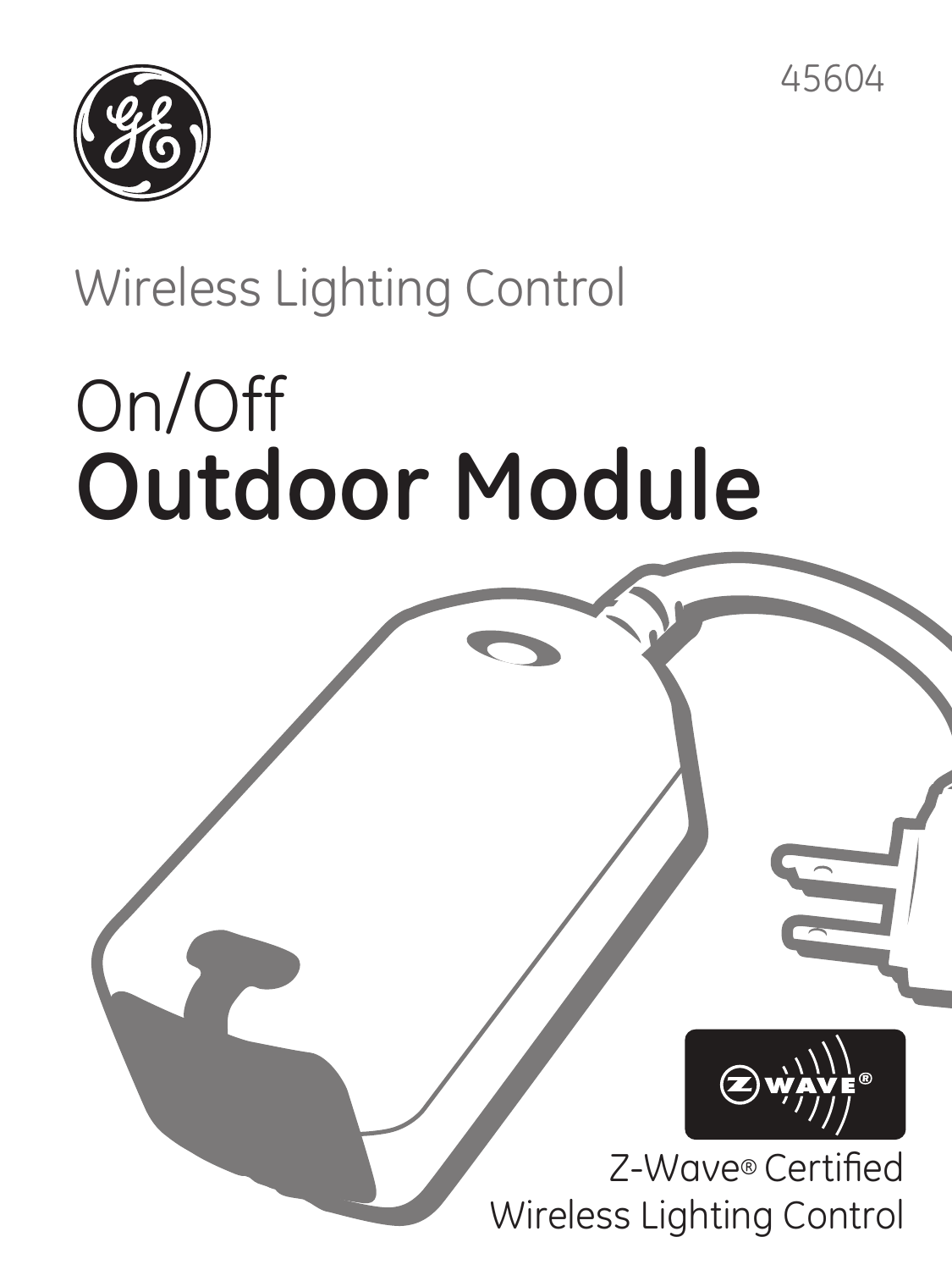#### **Introduction**:

Thank you for your purchase of a GE Z-Wave® control device. Z-Wave technology is designed to automate lighting/home control and provide easy remote operation of all your Z-wave enabled devices. The GE Z-Wave product family includes a variety of devices to control lighting in your home. It is up to you whether you want to control one room or your entire house and whether you want to do it all now or start with one room and add more over time. This module is one component of a Z-Wave2 pt control system and is designed to work with all other Z-Wave enabled

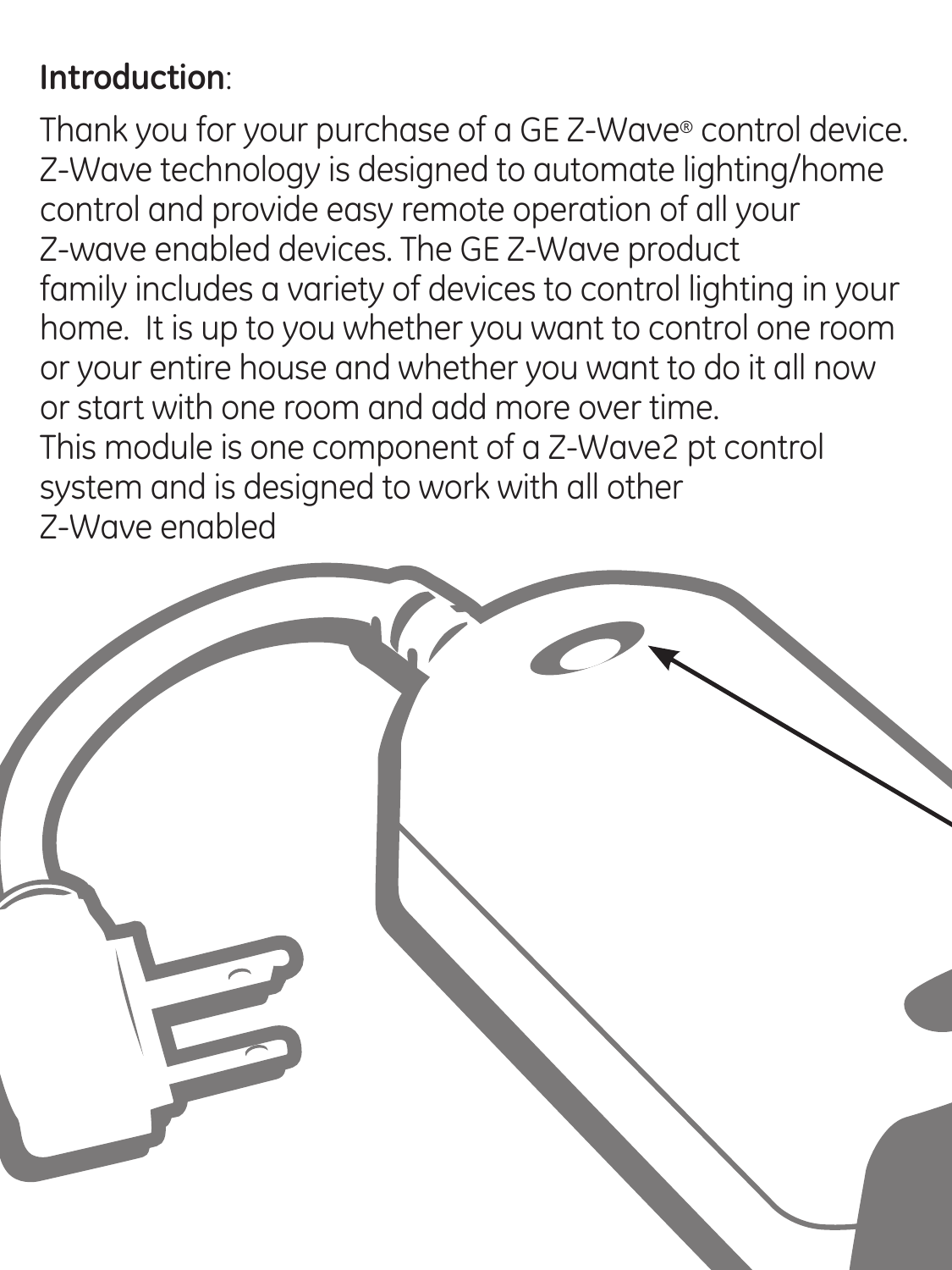The device plugged into the Z-Wave controlled outlet on this module must not exceed 600 watts (Incandescent); 15 Amps, 1800W (Resistive); or ½ HP (Motor).

There are no user serviceable parts in this unit.

To reduce the risk of electric shock, this product has a grounding type plug that has a third (grounding) pin. This plug will only fit into a grounding type power outlet. If the plug does not fit into the outlet, contact a qualified electrician to install the proper outlet. Do not change the plug in any way.

Manual/Program button

Receptacle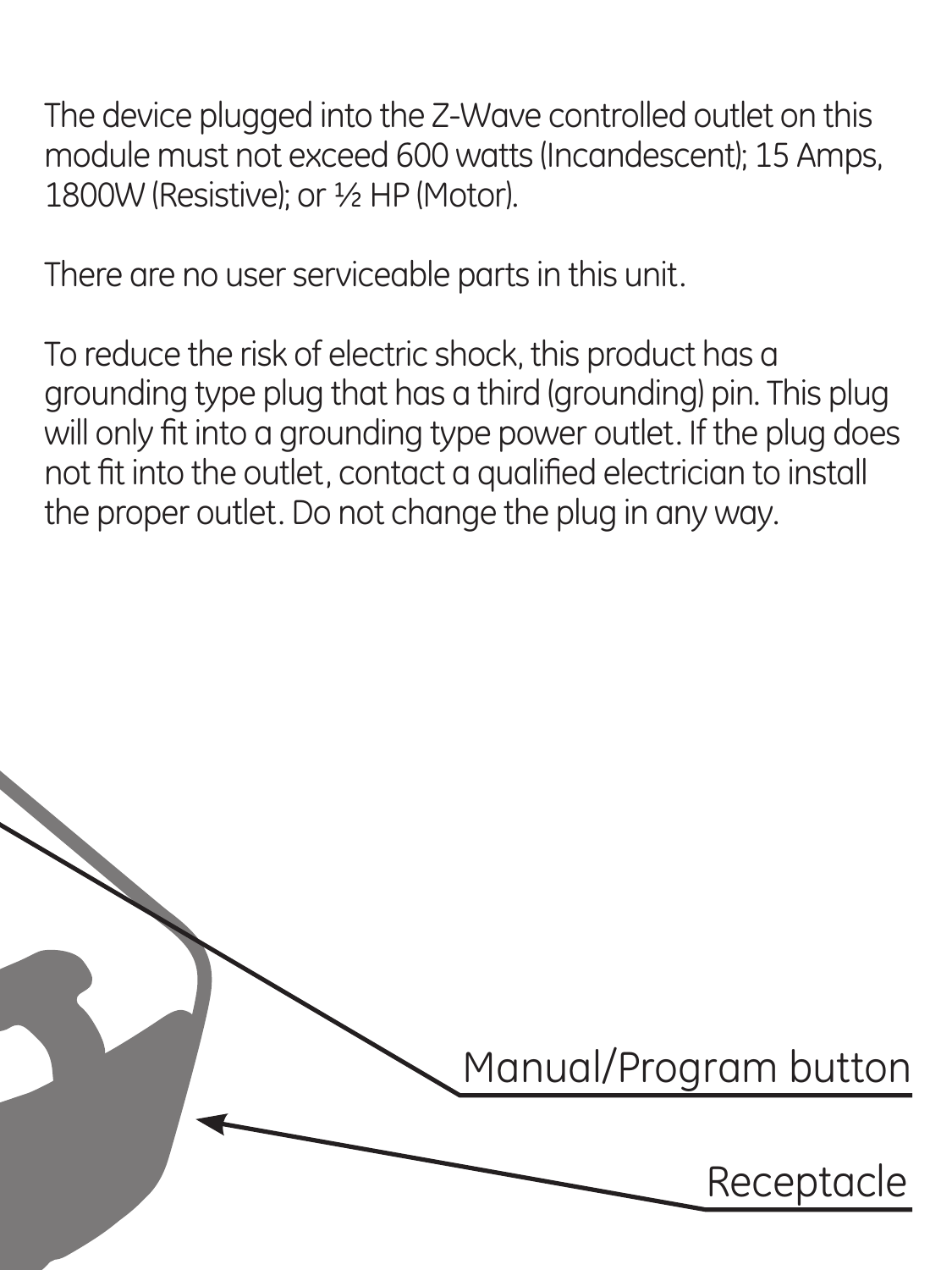## **WARNING**

#### **RISK OF FIRE RISK OF ELECTRICAL SHOCK RISK OF BURNS**

#### **Controlling Appliances:**

Exercise extreme caution when using Z-Wave devices to control appliances. Operation of the Z-Wave device may be in a different room than the controlled appliance, also an unintentional activation may occur if the wrong button on the remote is pressed. Z-Wave devices may automatically be powered on due to timed event programming. Depending upon the appliance, these unattended or unintentional operations could possibly result in a hazardous condition. For these reasons, we recommend the following:

- Assign Z-Wave controlled appliances to device numbers 10 – 18 on the GE remote. The likelihood of unintentionally turning on the appliance will be reduced significantly because the "Shift" button will need to be pressed before pressing device numbers 10-18. **1.**
- Z-Wave devices controlling appliances should be removed from "All" control setting. Instructions on how to do this are included in the manual for your GE remote. **2.**
- Do Not include Z-Wave devices in Groups or Scenes if they control appliances. **3.**
- Do Not use Z-Wave devices to control electric heaters or any other appliances which may present a hazardous condition due to unattended or unintentional or automatic power on control. **4.**
- Double check programs for accuracy before using them. **5.**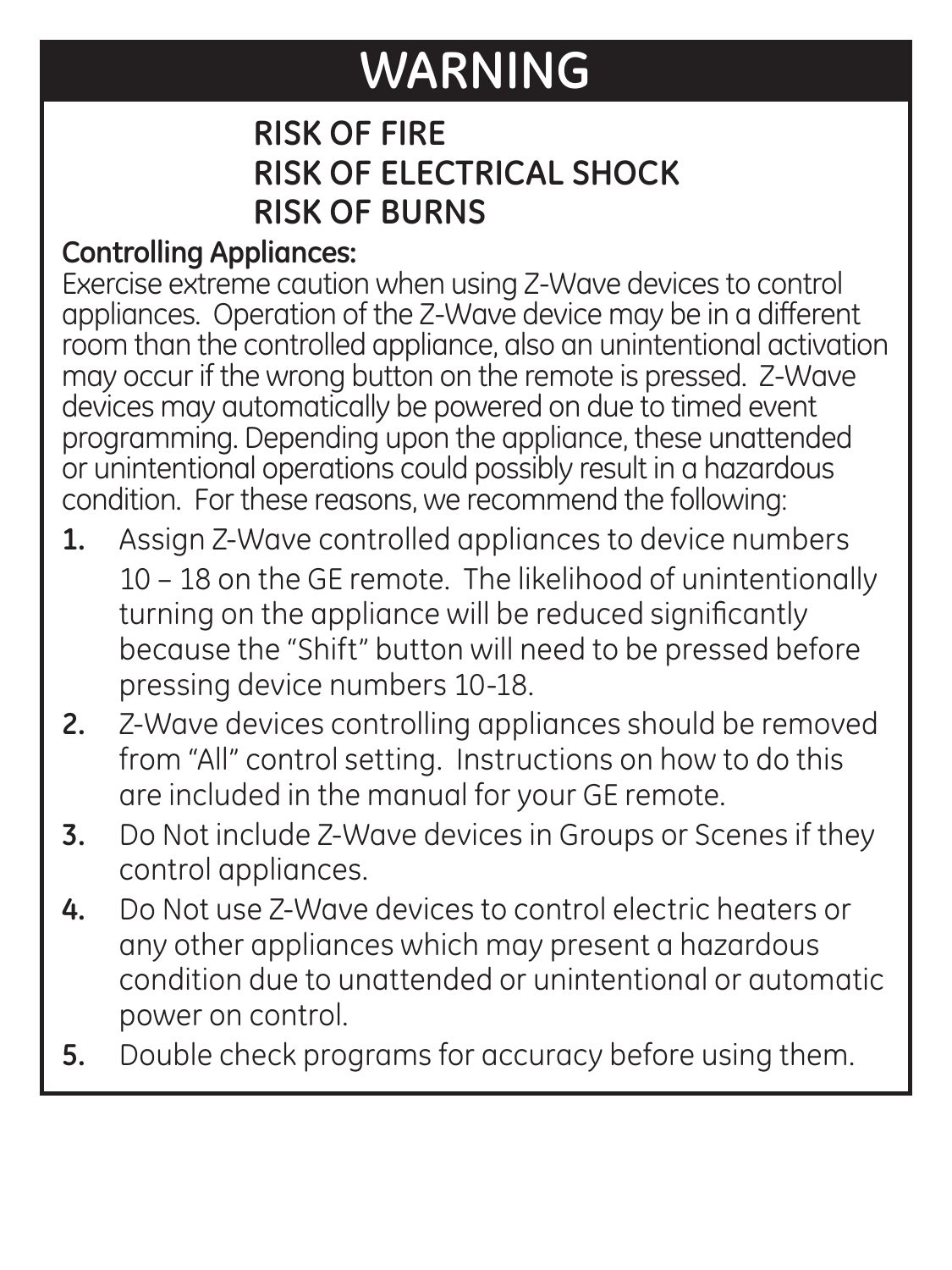**NOT FOR USE WITH MEDICAL OR LIFE SUPPORT EQUIPMENT** Z-Wave enabled devices should never be used to supply power to, or control the On/Off status of medical and/or life support equipment.

#### **Wireless Range**

This device complies with the Z-Wave standard of openair, line of sight transmission distances of 65 feet. Actual performance in a home depends on the number of walls between the remote controller and the destination device, the type of construction and the number of Z-Wave enabled devices installed in the control network.

#### **GE Z-Wave home network**

Every Z-Wave enabled device acts as a signal repeater and multiple devices result in more possible transmission routes which helps eliminate "RF dead-spots".

#### **Things to consider regarding RF range:**

- Each wall or obstacle (i.e.: refrigerator, big screen TV, etc.) between the remote or a Z-Wave device and the destination device will reduce the maximum range by approximately 25-30%.
- Brick, tile or concrete walls block more of the RF signal than walls made of wooden studs and plasterboard (drywall).
- Wall mounted Z-Wave devices installed in metal junction boxes will suffer a significant loss of range (approximately 20%) since the metal box blocks a large part of the RF signal.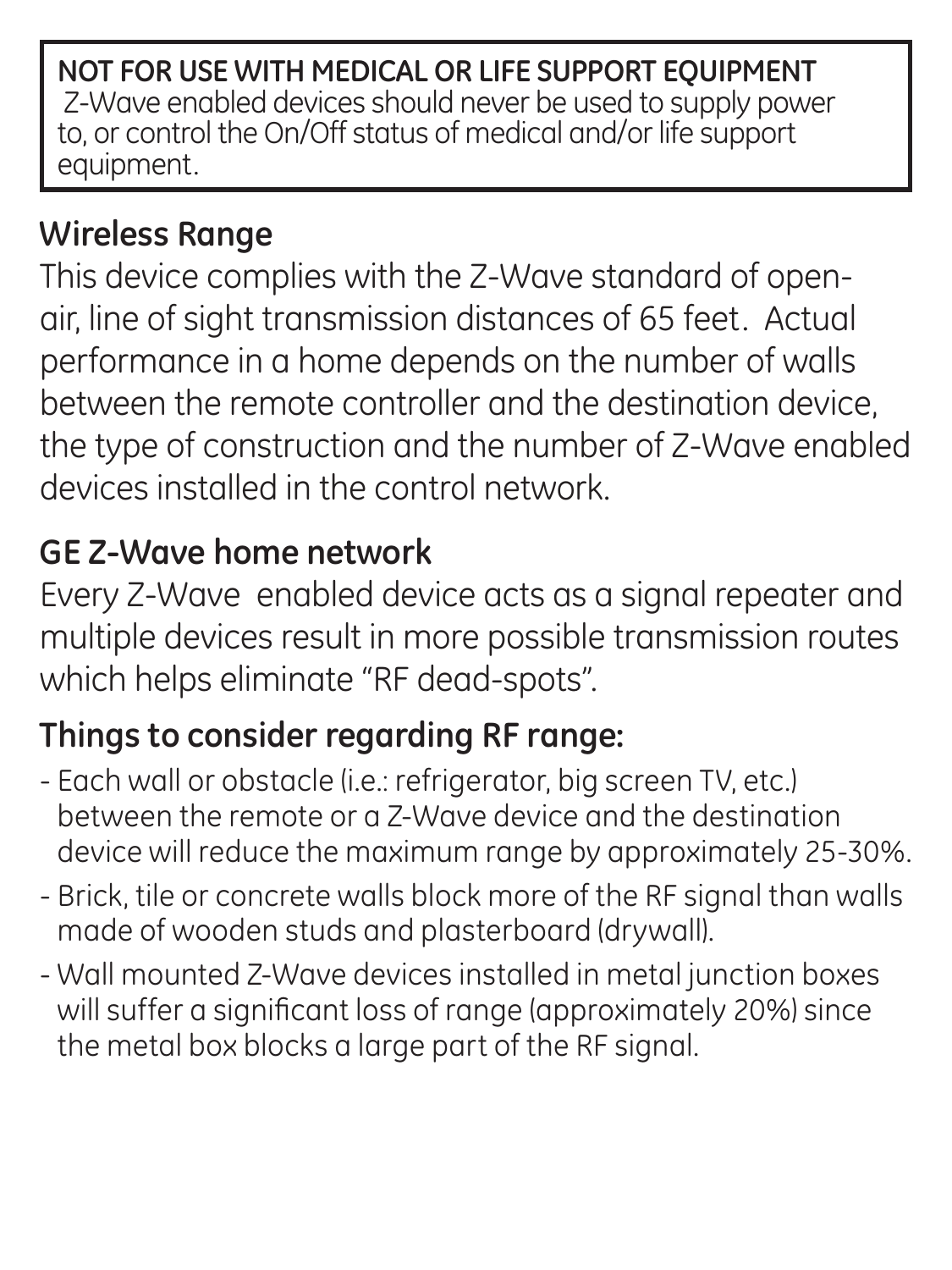#### **Effects of Home Construction on Wireless Range Between Z-Wave Enabled Devices**.

**Note:** The distances shown in the table below are typical examples. Actual performance in your home will vary. From the Remote (or repeating Z-Wave module) to destination device:

|                                           |     | Type of Construction       |                  |                            |                  |
|-------------------------------------------|-----|----------------------------|------------------|----------------------------|------------------|
|                                           |     | Wood Frame<br>w/Drywall    |                  | Brick, Tile or<br>Concrete |                  |
|                                           |     | <b>Plastic</b><br>J-Boxes* | Metal<br>J-Boxes | Plastic<br>J-Boxes*        | Metal<br>J-Boxes |
| Number<br>of Walls or<br><b>Obstacles</b> | 0** | 100'                       | 80'              | 100'                       | 80'              |
|                                           | 1   | 70'                        | 56'              | 60'                        | 48'              |
|                                           | 2   | 49'                        | 39'              | 36'                        | 79'              |
|                                           | 3   | 34'                        | 27'              | 21'                        | 17'              |

\* For Plug-in Modules or In-Wall Devices Installed in Plastic Junction Boxes

\*\* Line of Sight / no obstructions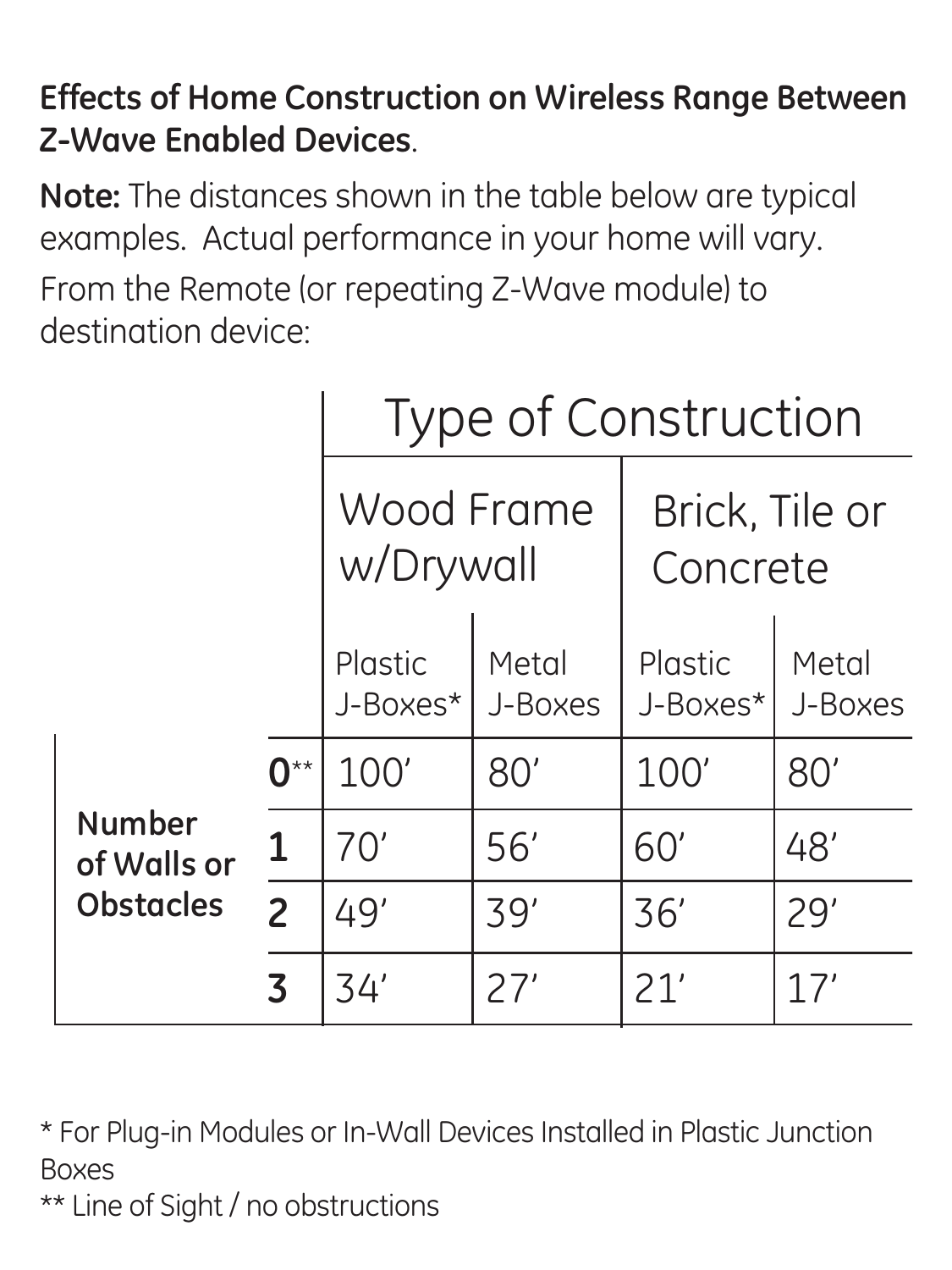**Please Note:** Z-Wave home control networks are designed to work properly alongside 802.11 wireless computer networks, Bluetooth and other 2.4GHz or 5.8GHz devices. Some baby cams, wireless video devices and older cordless phones using the 900MHz frequency range may cause interference and limit Z-Wave functionality. Many 900MHz products have a switch to select channel "A" or "B". You may find that one of these channels will cause less interference than the other.

#### **Installation**

This unit is suitable for outdoor use in damp locations. Do not expose to rain or immerse in water. Install at least 3 feet above ground level with the receptacle pointed down. When used outdoors you should plug the unit into a GFCI receptacle with a receptacle cover rated for outdoor use.

A mounting tab with screw key-hole is located at the top of the unit. Install the



included screw in the disired location, leaving approximately 3/16" of the screw exposed. Align the mounting tab with the screw head, slide the tab over the screw and let the unit drop down to lock it in place.

#### **Key Features**

- One Z-wave remote controlled AC outlet
- Remote **ON/OFF** control via the Z-Wave controller
- Manual **ON/OFF** control with the pushbutton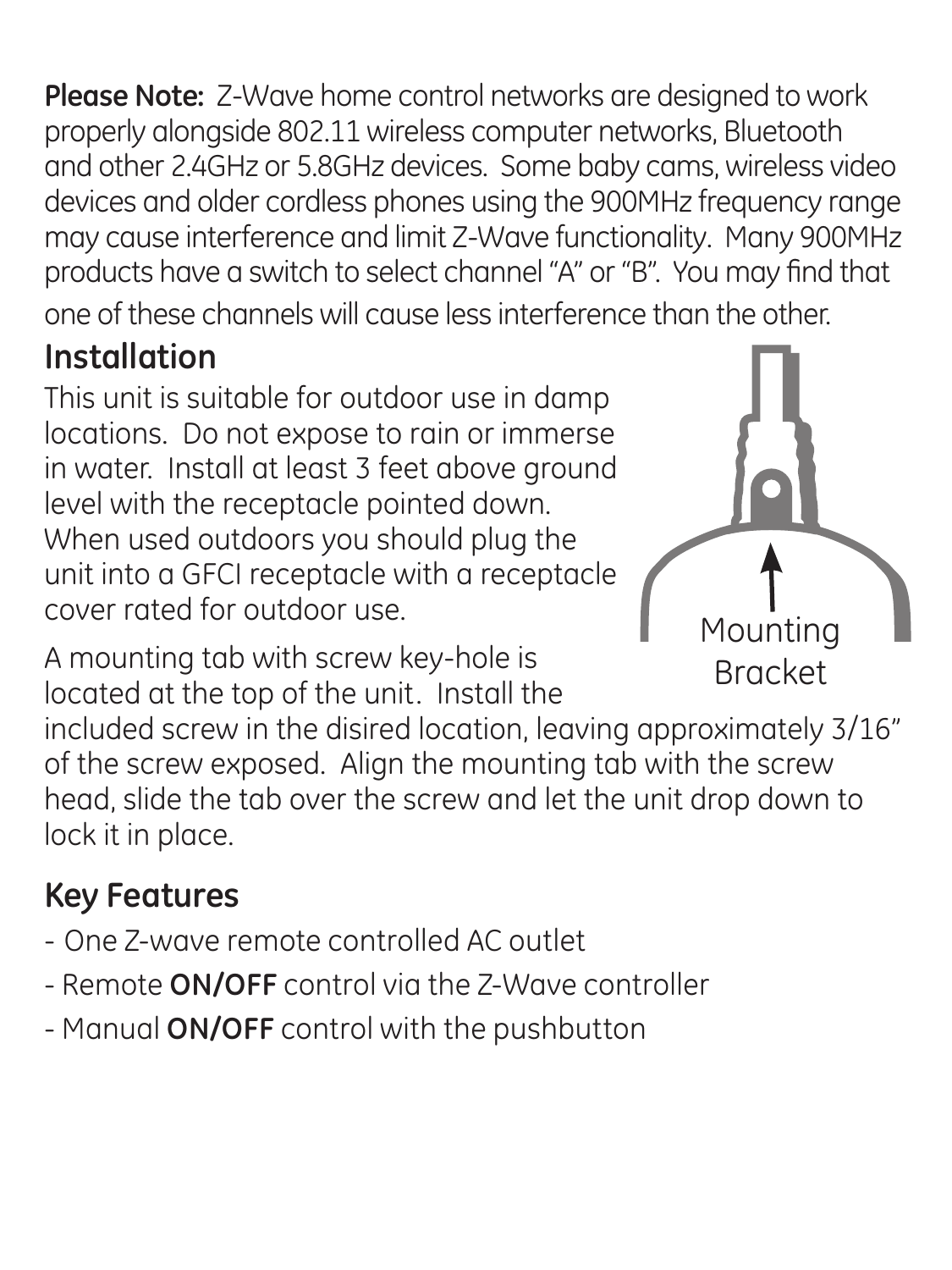#### **Remote Control**

GE Z-Wave remotes provide control of an Individual device, Groups of devices and Scenes. Other brands of Z-Wave Certified remotes may not offer as much flexibility in how you can set up your lighting control network. Please refer to your remote control's instructions for details on its capabilities and instructions for adding and controlling devices.

#### **Manual Control**

The Pushbutton on the 45604 Appliance Module allows the user to:

- 1. Manually turn the connected equipment ON or OFF by pressing the button.
- This is a toggle switch; if the device is **OFF**, pressing the button turns the device **ON** and vice versa.
- **2.** Include or exclude the module from the Z-Wave home control network with your primary controller.
- Refer to the instructions for your primary controller to access the network setup function and include or exclude devices.
- When prompted by your primary controller, tap the button.
- The primary controller should indicate that the action was successful. If the controller indicates the action was unsuccessful, please repeat the procedure.
- Once the module is part of the network, the same basic procedure is used to add the module to groups or scenes. Refer to the primary controller's instructions for details.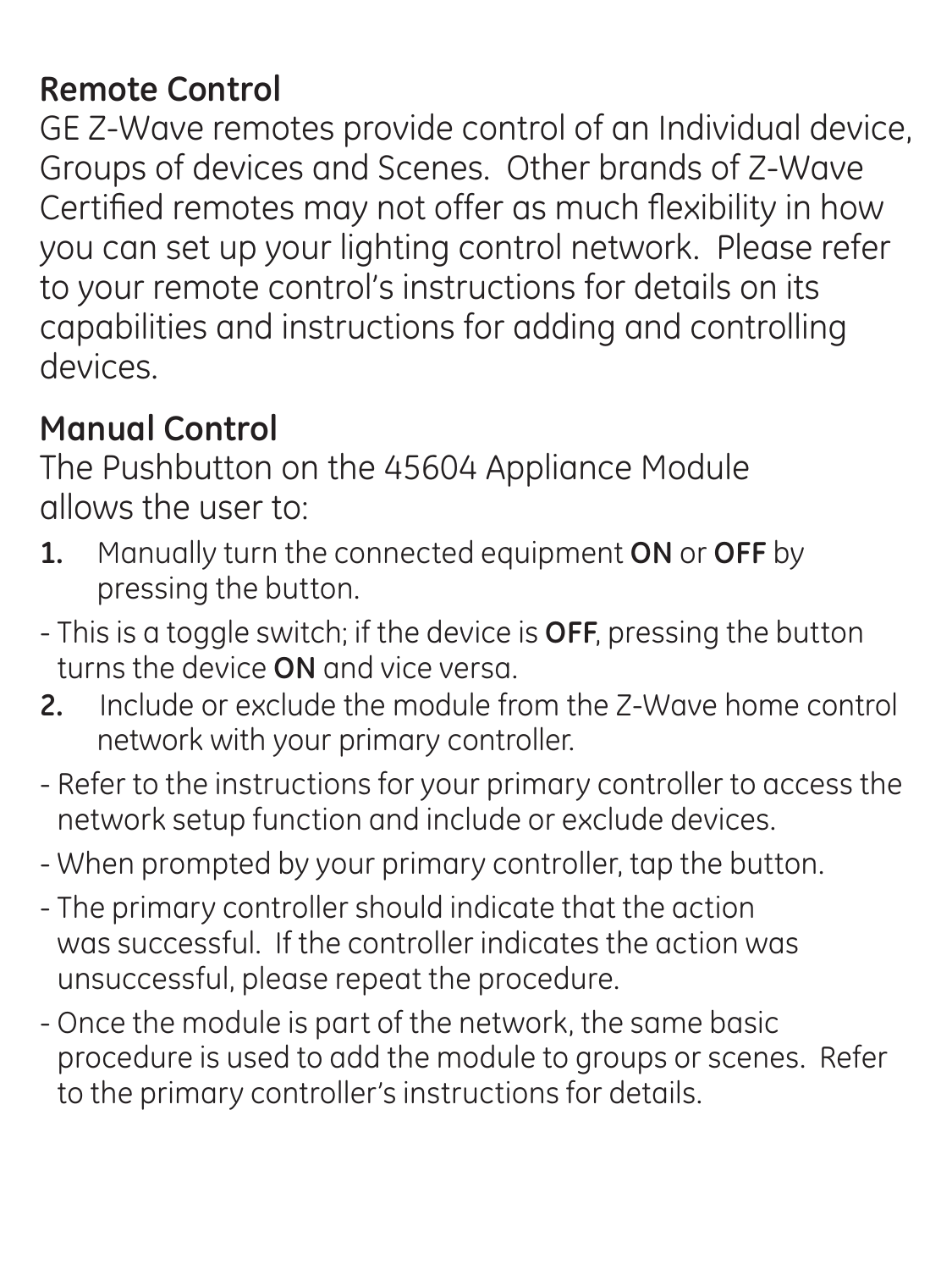**Please Note:** After a power failure, the 45604 module returns to its last used **ON/OFF** state.

#### **ADVANCED OPERATION**

The following Advanced Operation parameters require that you have an advanced controller like the 45601 Advanced remote. Advanced remotes from other manufacturers may also be able to change these settings; however, basic remotes do not have this capability

#### **All On/All Off**

Depending upon your primary controller, the 45604 outdoor module can be set to respond to **ALL ON** and **ALL OFF** commands in up to four different ways. Some controllers may not be able to change the response from its default setting. Please refer to your controller's instructions for information on whether or not it supports the configuration function and if so, how to change this setting.

#### **The four possible responses are:**

- It will respond to **ALL ON** and the **ALL OFF** command (default).
- It will not respond to **ALL ON** or **ALL OFF** commands.
- It will respond to the **ALL OFF** command but will not respond to the **ALL ON** command.
- It will respond to the **ALL ON** command but will not respond to the **ALL OFF** command.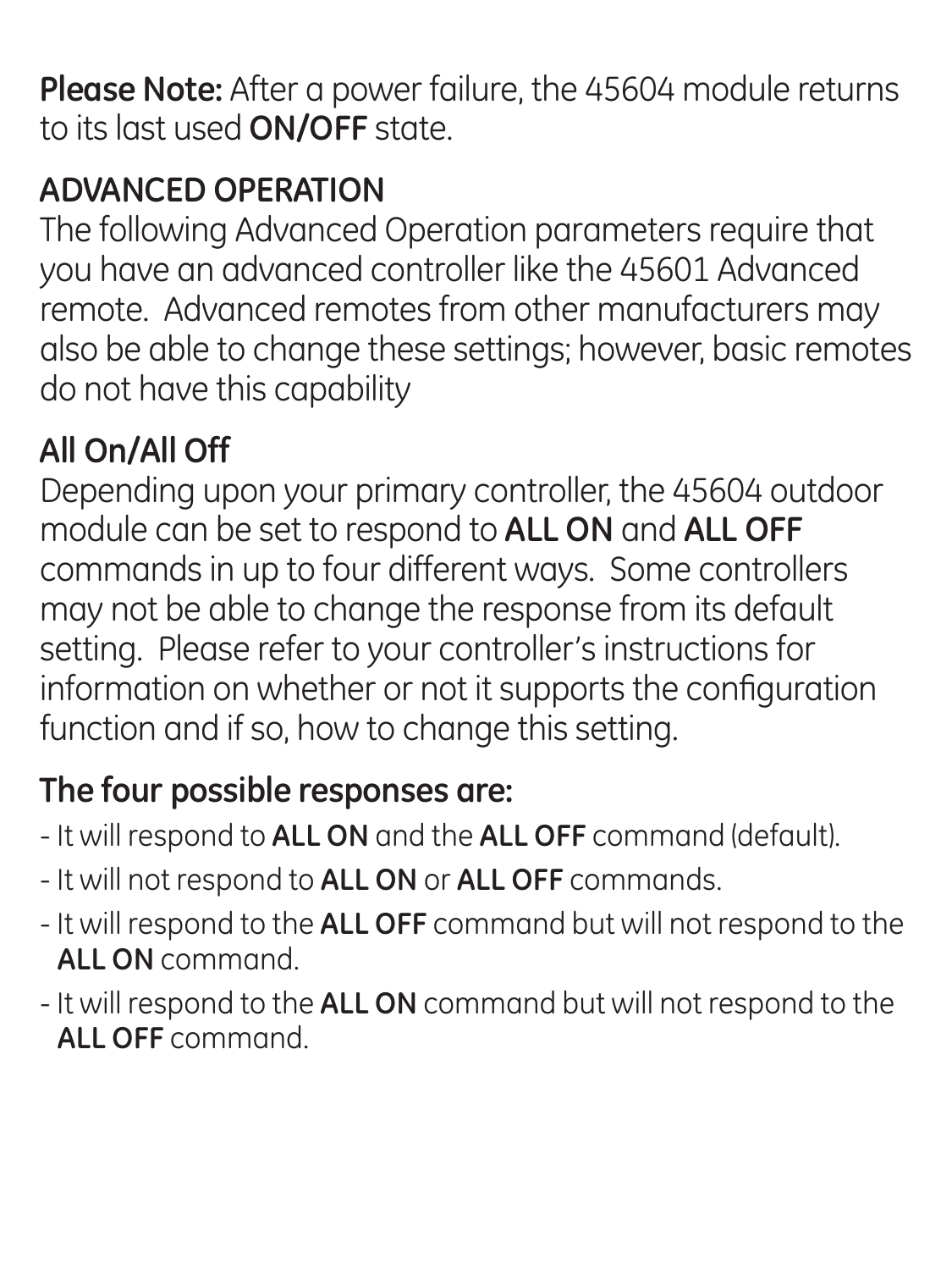#### **Restoring Factory Defaults**

All network settings and configuration parameters can all be restored to their factory default settings by using your primary controller to reset the device. (delete it from network) **Over-Current Protection**

Over-current protection is provided by an internal fuse which is not user serviceable. Check your home's circuit breakers before concluding that the product must be replaced.

#### **Interoperability with Z-Wave™ Devices**

A Z-Wave™ network can integrate devices of various classes, and these devices can be made by different manufacturers. Although every Z-Wave certified product is designed to work with all other Z-Wave certified products, your controller must include the appropriate device classifications in order to control non-lighting Z-wave devices. As an example, the 45600 basic remote is designed only for controlling Z-Wave devices using the lighting control classification.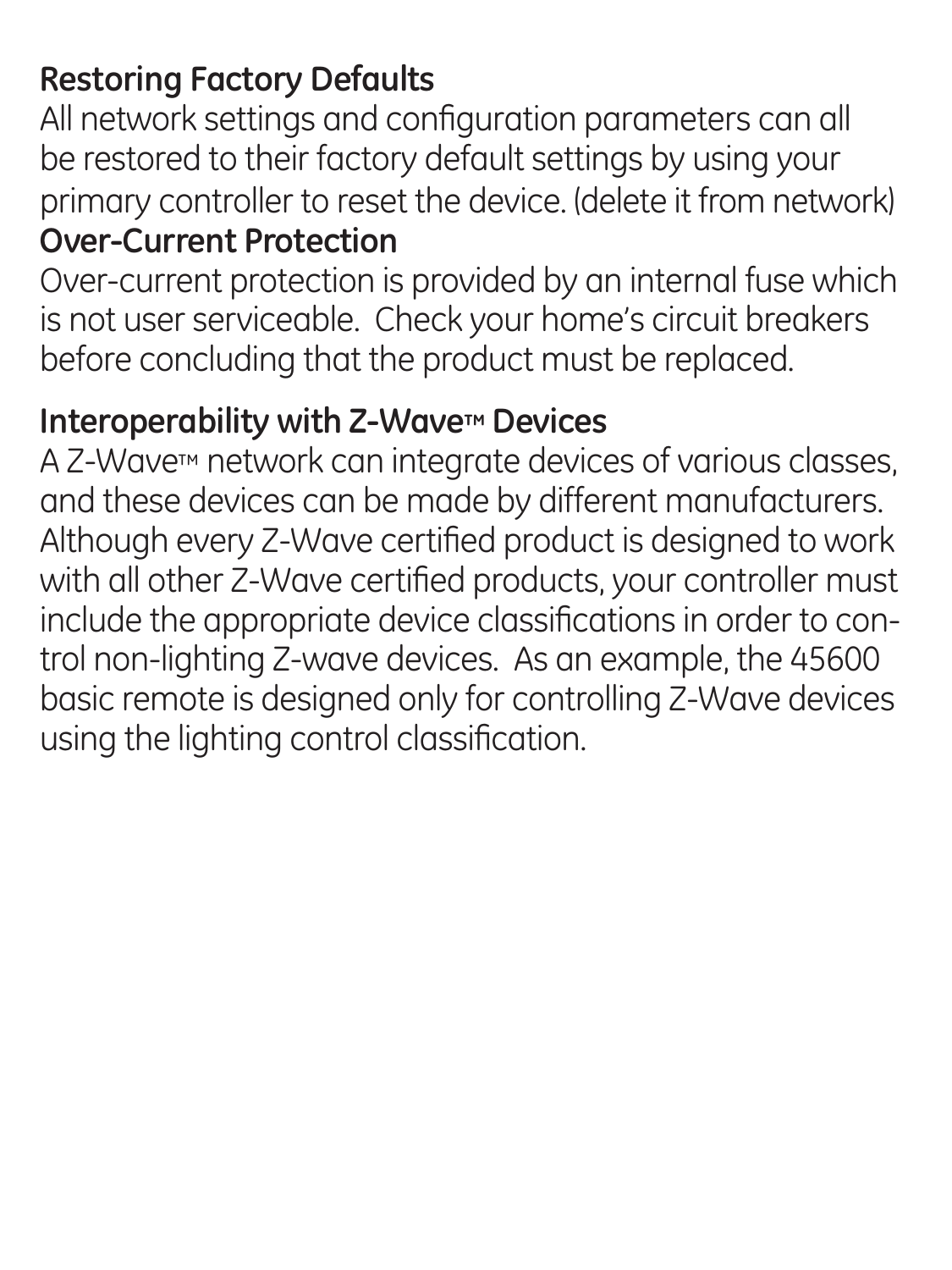The 45601 Advanced remote with LCD readout can control other Z-Wave certified devices like thermostats as well as lighting.

#### **WARRANTY**

JASCO Products warrants this product to be free from manufacturing defects for a period of two years from the original date of consumer purchase. This warranty is limited to the repair or replacement of this product only and does not extend to consequential or incidental damage to other products that may be used with this product. This warranty is in lieu of all other warranties, expressed or implied. Some states do not allow limitations on how long an implied warranty lasts or permit the exclusion or limitation of incidental or consequential damage, so the above limitations may not apply to you. This warranty gives you specific rights, and you may also have other rights which vary from state to state. Please contact Customer Service at 800-654-8483 (option 4) between 7:30AM – 5:00PM CST or via our website (www.jascoproducts.com) if the unit should prove defective within the warranty period,

JASCO Products Company Building B 10 E Memorial Rd. Oklahoma City, OK 73114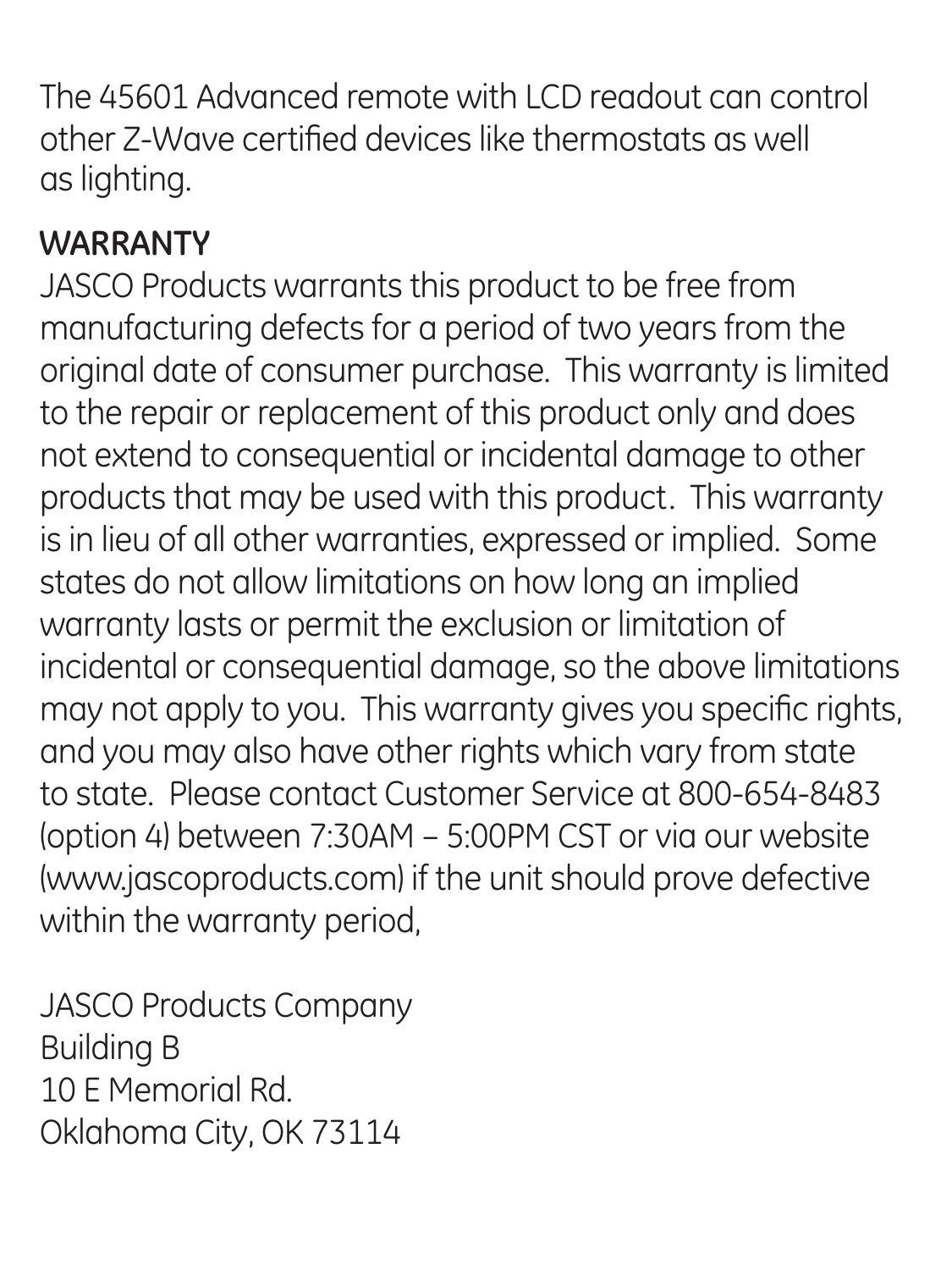### **FCC U2Z45604**

The Federal Communication Commission Radio Frequency Interference Statement includes the following paragraph: The equipment has been tested and found to comply with the limits for a Class B Digital Device, pursuant to part 15 of the FCC Rules. These limits are designed to provide reasonable protection against harmful interference in a residential installation. This equipment uses, generates and can radiate radio frequency energy and, if not installed and used in accordance with the instruction, may cause harmful interference to radio communication. However, there is no guarantee that interference will not occur in a particular installation. If this equipment does cause harmful interference to radio or television reception, which can be determined by turning the equipment off and on, the user is encouraged to try to correct the interference by one or more of the following measures:

- Reorient or relocate the receiving antenna
- Increase the separation between the equipment and receiver
- Connect the equipment into an outlet on a circuit different from that to which the receiver is connected
- Consult the dealer or an experienced radio/TV technician for help

#### **Operation is subject to the following two conditions:**

- This device may not cause interference and
- This device must accept any interference, including interference that may cause undesired operation of the device.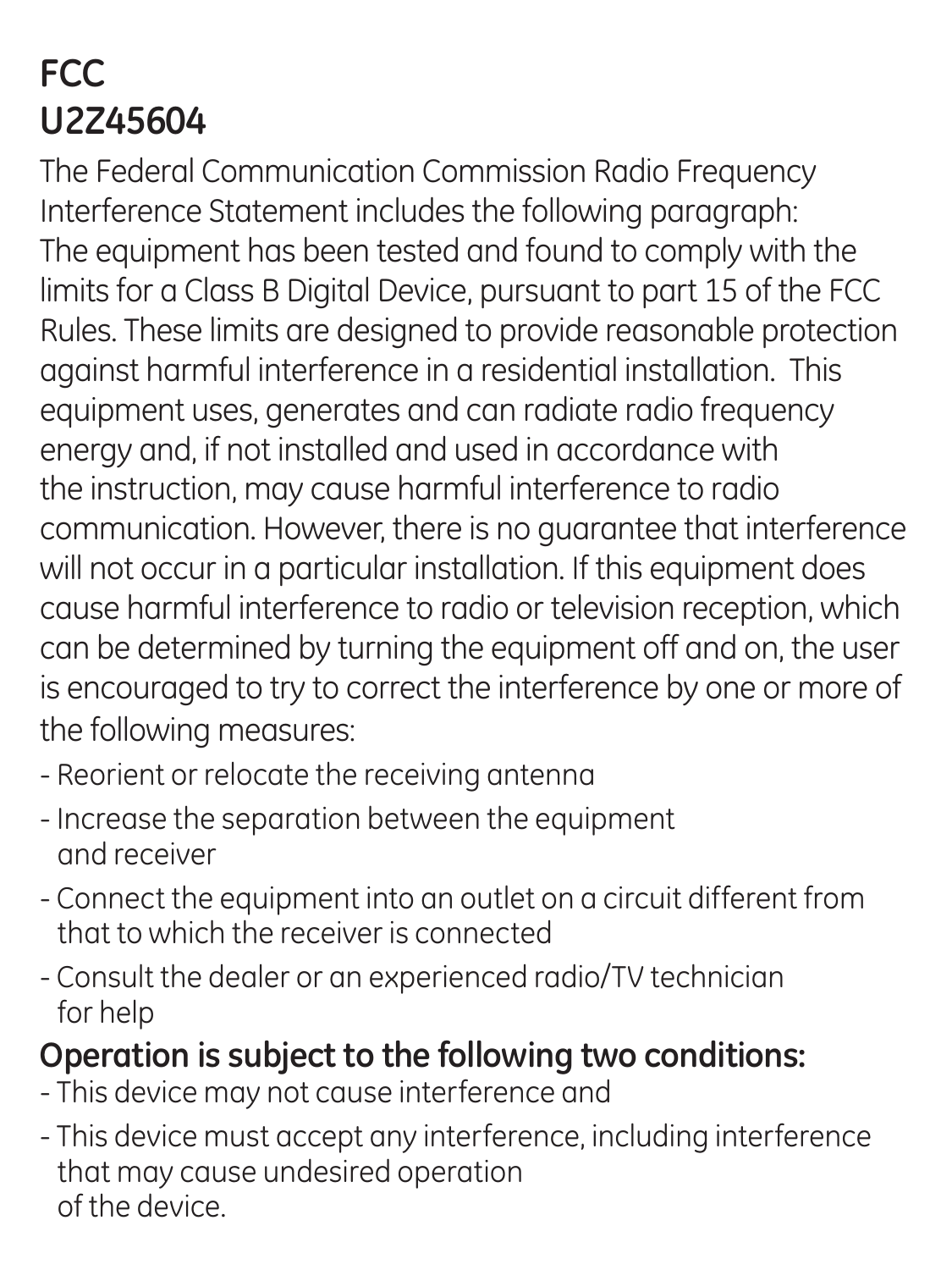**Important Note:** To comply with the FCC RF exposure compliance requirements, no change to the antenna or the device is permitted. Any change to the antenna or the device could result in the device exceeding the RF exposure requirements and void user's authority to operate the device.

Compliance with IC Rules and Regulations IC: 6924A-45604 Jasco Products Company Model: 45604 ZW4201 This Class B digital device complies with Canadian ICES-003.

#### **SPECIFICATIONS**

Power 120VAC, 60Hz Signal (Frequency) 908.42 MHz Maximum Load for the Z-Wave controlled outlet: 600W Incandescent, ½ HP Motor or 1800W (15A) Resistive Range: Up to 100 feet line of sight between the Wireless Controller and the closest Z-Wave receiver module. Operating Temperature Range: 14 to 140° F (-10 to 60° C) Suitable for outdoor use in damp locations

Specifications subject to change without notice due to continuing product improvement

Z-Wave is a registered US trademark of Zensys A/S © 2009 JASCO Products Company